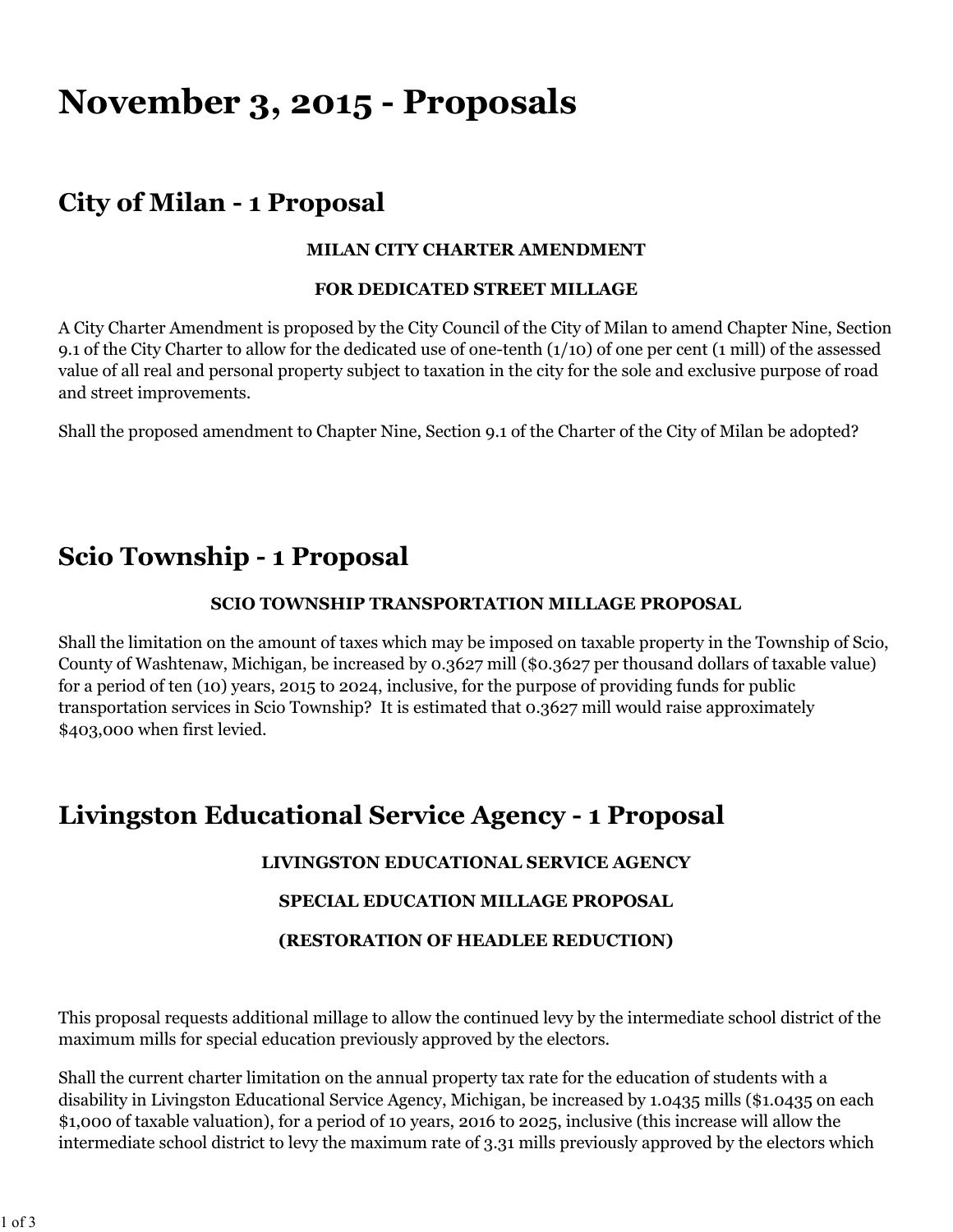has been reduced as required by the Michigan Constitution of 1963); the estimate of the revenue the intermediate school district will collect if the millage is approved and levied in 2016 is approximately \$7,073,062 from local property taxes authorized herein?

# **Schoolcraft Community College District - 1 Proposal**

### SCHOOLCRAFT COMMUNITY COLLEGE DISTRICT

#### OPERATING CHARTER MILLAGE PROPOSITION

Shall the total charter tax rate limitation previously approved by the electors of Schoolcraft Community College District, Michigan, on the amount of taxes which may be assessed against all taxable property within the community college district be increased by 0.6 mill (\$0.60 on each \$1,000 of taxable valuation) for a period of 10 years, 2016 to 2025, inclusive, to be used for operating purposes of the community college district and all other purposes authorized by law; if approved, the estimate of the revenue the community college district will collect in 2016 is approximately \$8,000,000?

### **Saline Area Schools - 1 Proposal**

### BONDING PROPOSAL

Shall Saline Area Schools, Washtenaw County, Michigan, borrow the sum of not to exceed Sixty-Seven Million Five Hundred Thousand Dollars (\$67,500,000) and issue its general obligation unlimited tax bonds therefor, in one or more series, for the purpose of:

remodeling, equipping and re-equipping and furnishing and refurnishing school buildings; acquiring, installing, equipping and re-equipping school buildings for instructional technology; purchasing and equipping school buses; and developing, improving and equipping playgrounds, athletic fields and facilities and sites?

The following is for informational purposes only:

The estimated millage that will be levied for the proposed bonds in 2016 is 1 mill (\$1.00 on each \$1,000 of taxable valuation). The maximum number of years the bonds of any series may be outstanding, exclusive of any refunding, is twenty-one (21) years. The estimated simple average annual millage anticipated to be required to retire this bond debt is 2.09 mills (\$2.09 on each \$1,000 of taxable valuation).

The school district does not expect to borrow from the State to pay debt service on the bonds. The total amount of qualified bonds currently outstanding is \$78,620,000. The total amount of qualified loans currently outstanding is \$30,656,129. The estimated computed millage rate may change based on changes in certain circumstances.

(Pursuant to State law, expenditure of bond proceeds must be audited, and the proceeds cannot be used for repair or maintenance costs, teacher, administrator or employee salaries, or other operating expenses.)

# **Stockbridge Community Schools - 1 Proposal**